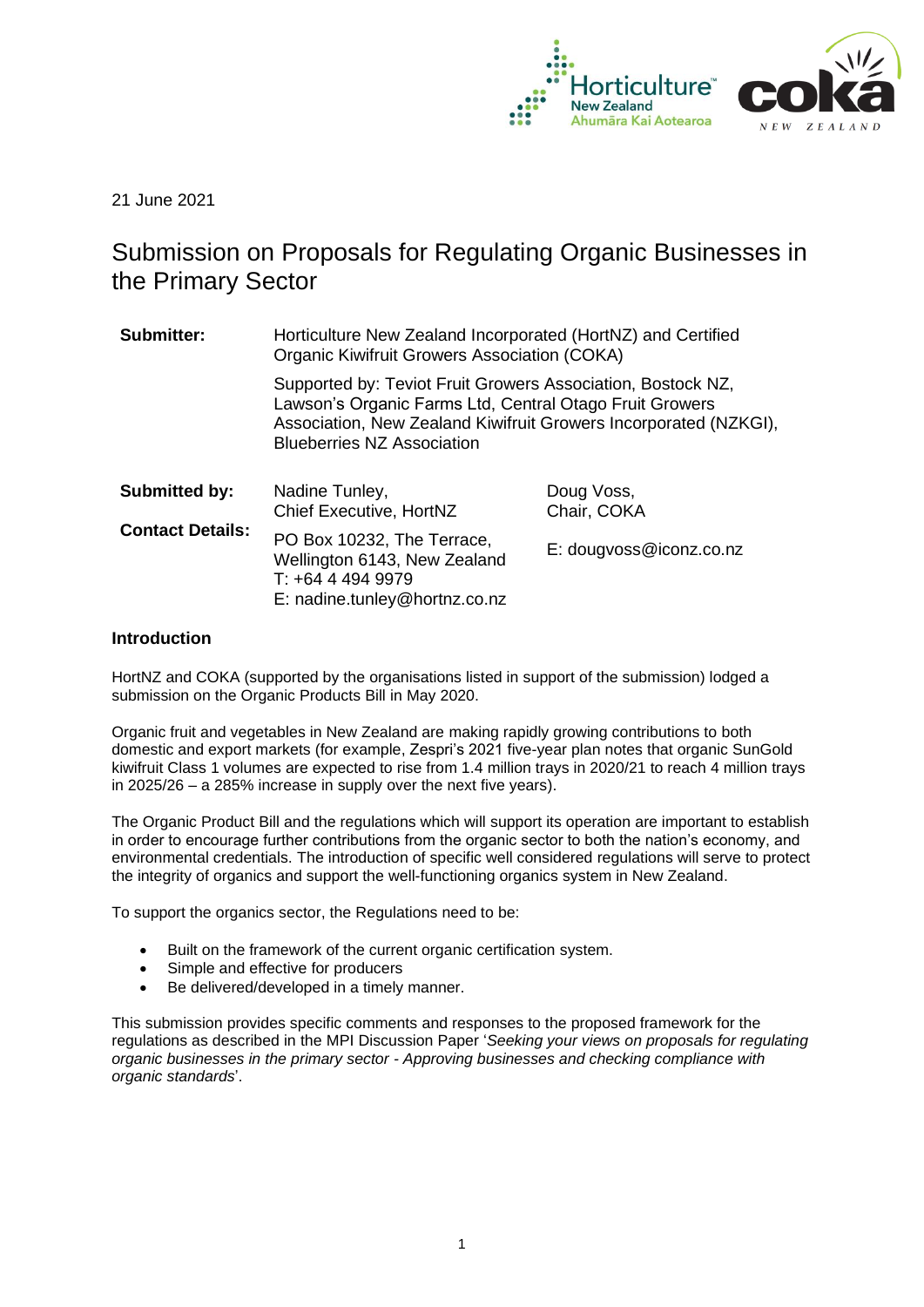# **Submission on the proposed regulations**

# **BASELINE PROCESS FOR CHECKING COMPLIANCE**

**How strongly do you agree or disagree with the proposed baseline processes for assessing business' compliance with the organic standard?**

Strongly agree / Agree / Neutral / **Disagree** / Strongly disagree

*Please explain your view, including what, if any, alternative processes could be considered and why:*

We generally support the overall process – in terms of organic management plans, evaluation, verification etc, however we do have concerns about the 'Approval' step exclusively sitting with MPI.

An alternative process which we suggest (and strongly urge MPI to adopt) is one where MPI delegate's the 'Approval' step of the process to "approved Recognised Agencies".

We anticipate that this would include a process for a specific approval of delegated authority for each certifier (i.e Recognised Agency) who wanted to take on this role. The process could be designed so that MPI would have to first approve the certifier, and therefore maintain confidence in the processes and systems which will provide both robustness and maintain the integrity of the system.

- This would be a more efficient and effective approach because the approval of an organic producer (a role that sits with MPI in the proposal) is already based on the recommendation of a Recognised Agency or person – this is necessary because the technical knowledge of the organics sector (and certification) sits with the certifying bodies;
- This approach would ensure that MPI maintain an oversight role (and ability to revoke if necessary) – in ensuring that the 'certifiers' (Recognised Agencies) are performing their required functions, as opposed to MPI having direct involvement in each organic business. This could for example include the requirement for a different person in the Recognised Agency to undertake the approval role, in order to build in additional rigour– this does not just have to be a role performed by MPI;
- We understand that this is a well-known and well-used system overseas, and here too in New Zealand there are examples of it working effectively. For example, under the Food Act 2014 framework, NZ GAP has been approved by MPI as meeting the requirements of the Act in regard to Food Control Plan Templates – therefore, NZ GAP certification can cover a growers' Food Act requirements. NZ GAP then registers the grower with MPI. Alternative pathways for registering under the Food Act are directly with MPI, or via Territorial Authorities We also understand the Food Act enables approval of verifiers as class approvals.
- MPI could still conduct random audits as required and maintain the ability to use discretion to dispute or decline registrations/approvals to provide an extra safeguard.

This would require the regulations to include a process for Recognised Agencies who wish to have delegated authority to do the 'Approval' step, to first be approved by MPI, and a process for ensuring the register is updated etc.

This would in our view achieve the balance of maintaining the integrity/robustness of the new framework and also efficient and effective processes (for all parties).

We are concerned that the current proposed process – where the approval role sits exclusively with MPI – will lead to additional costs, inefficiencies (and the significant additional workload and capability requirements on MPI) for no additional benefits or consumer certainty. As noted above, we see this operating with MPI oversight, but not producer-by-producer approval.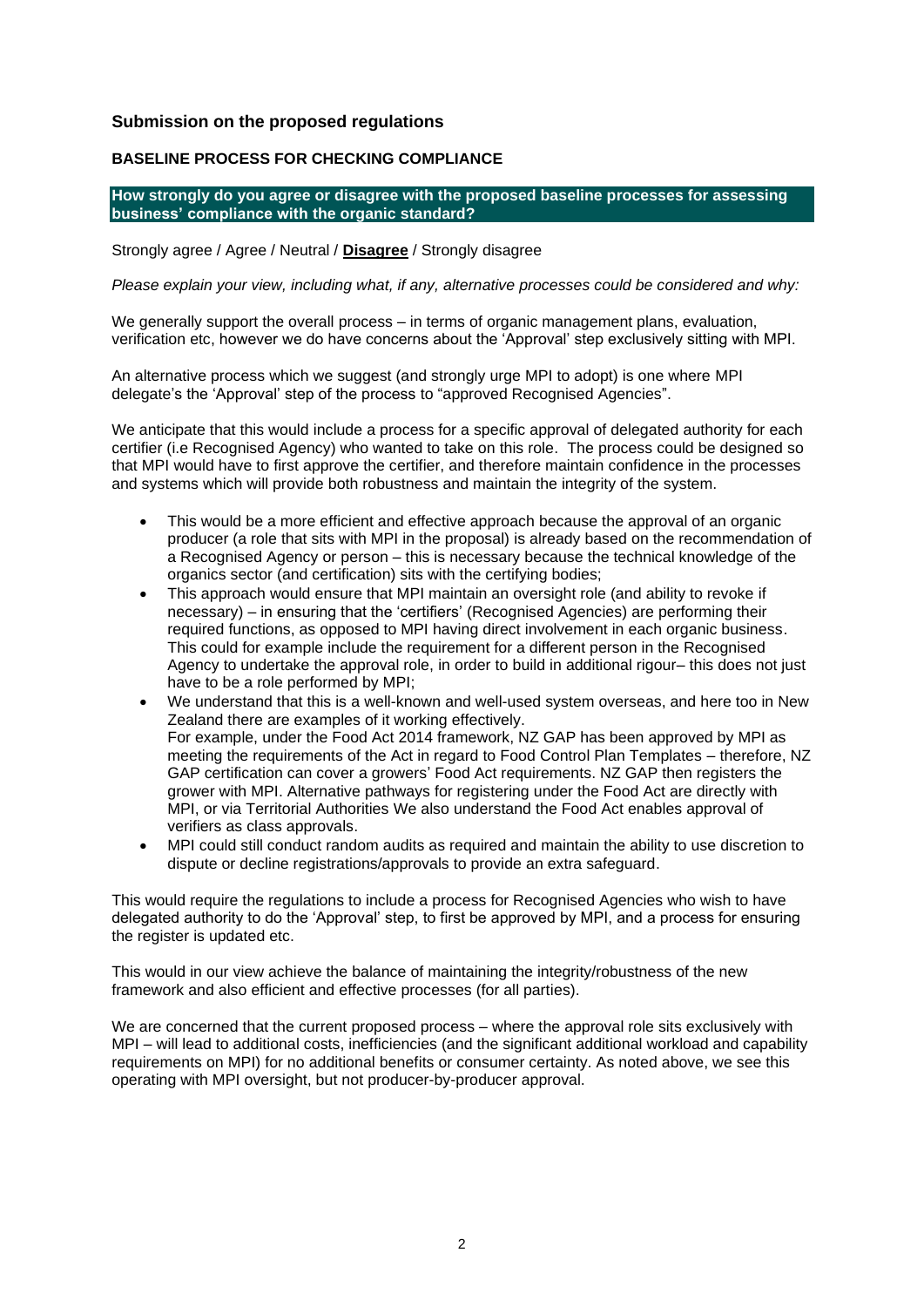# **HAVING A PLAN**

## **How strongly do you agree or disagree with the proposed organic management plan requirements?**

## Strongly agree / **Agree** / Neutral / Disagree / Strongly disagree

We agree with the requirement for an Organic Management Plan (OMP) as this both aligns with current practice and is a practical approach.

We agree that there needs to be minimum content expectations of an OMP set out in regulations (i.e. what it should contain). We consider that it could also add efficiencies to provide guidance on a suitable format through a template – while still enabling flexibility.

It is also important to note that the OMP is a 'living' document (organic producers will already have a fully developed and operational OMP) inherent to the auditing process.

## **Is there anything you would add or remove?**

There is no reference to production quantities in the types of information to be included in the organic management plan – we consider this should be added.

#### **What would be the advantages for your business of keeping an organic management plan?**

The OMP provides a blueprint for how the organic producer is going to operate over the coming time period, and it is an advantage to have this documentation to ensure compliance with organic standards during any personnel changes within the organisational management.

**What would be the disadvantages for your business of keeping an organic management plan?**

None - it is a current process that is well accepted and utilised throughout the sector.

# **INITIAL ASSESSMENT**

**How strongly do you agree or disagree with each of these statements? Please select one option for each statement.**

| An initial assessment should involve an evaluation of<br>an organic management plan, and verification of the<br>business.                                                                                                                 | <b>Strongly Agree - we support this</b><br>requirement.                                                                                                                   |
|-------------------------------------------------------------------------------------------------------------------------------------------------------------------------------------------------------------------------------------------|---------------------------------------------------------------------------------------------------------------------------------------------------------------------------|
| If the recognised person who evaluates the plan is<br>also able to verify that the business is operating in<br>accordance with its plan in one visit, then a second<br>visit should not be required as part of the initial<br>assessment. | <b>Strongly Agree - We agree that the</b><br>Recognised Agency should be able to<br>make this determination. Flexibility to<br>cater to specific situations is important. |
|                                                                                                                                                                                                                                           |                                                                                                                                                                           |

### **Do you have any further comments on initial assessment?**

This is a current practice for BioGro licensee's, and it operates very effectively and efficiently. Enabling the Recognised Agency (RA) to operate a flexible assessment process is very helpful, especially during the early years of becoming an organic producer.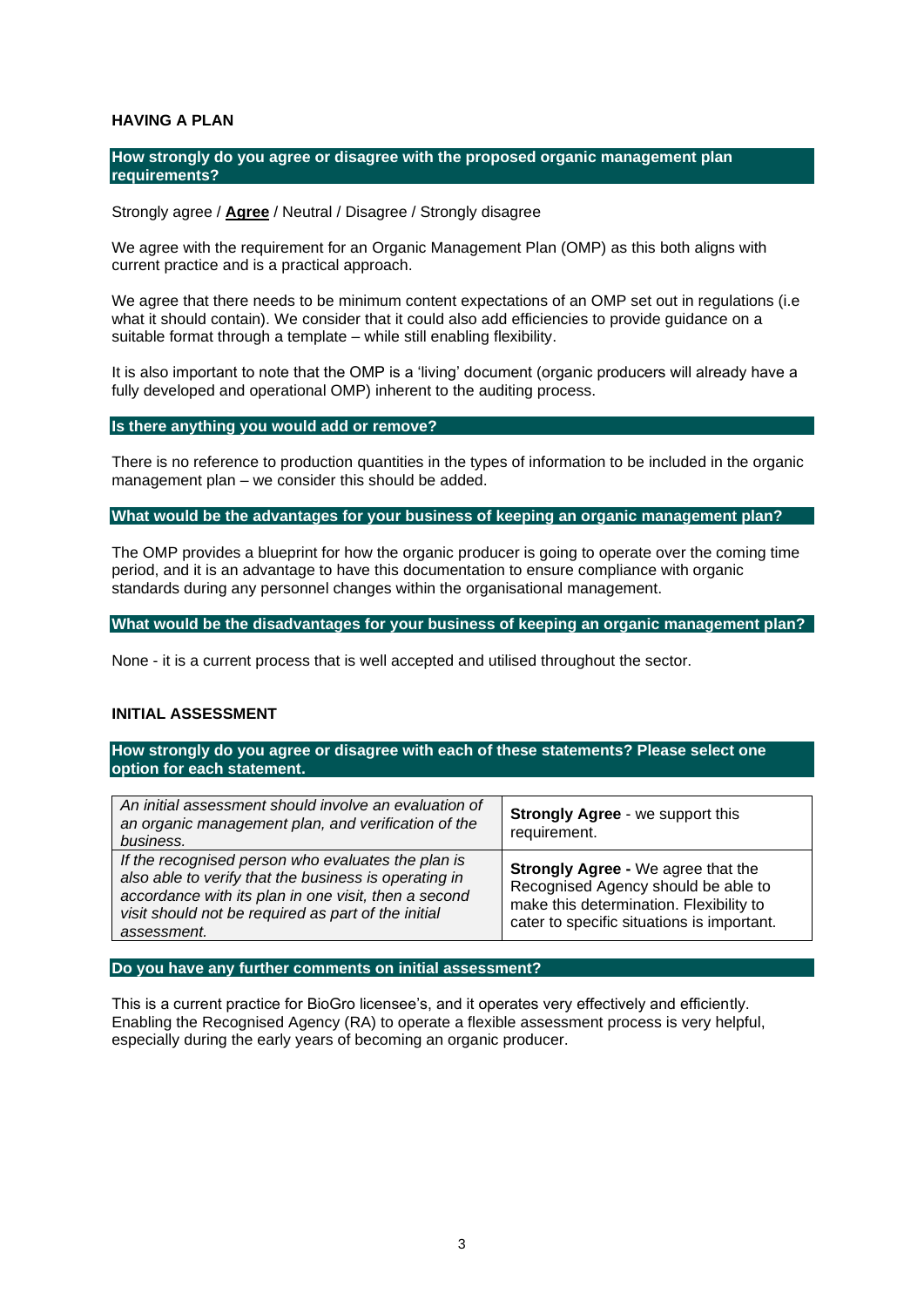# **MPI APPROVAL AND THE PUBLIC REGISTER**

**How strongly do you agree or disagree that MPI should assess and approve business' organic management plans (as well as assessing and approving the business)?**

## Strongly agree / Agree / Neutral / Disagree / **Strongly disagree**

We strongly disagree that MPI needs to have a role in assessing and approving businesses organic management plans – the main reason for this is because the required knowledge and expertise already sits with the certifiers (Recognised Agencies). This assessment role should sit with Recognised Agencies.

We are not opposed to MPI being able to do this role, as an alternative to a Recognised Agency – in the event that there is not the number of Recognised Agencies operating in New Zealand for example (although this is unlikely given we have a current system operating already) – but this should not be a role exclusively able to be performed by MPI. If this is the case, the 'person' in MPI would need to have the relevant qualification and experience expected of a Recognised Person.

(As discussed above – we consider that MPI should be able to delegate the role of approving a business).

# **We propose that there be a public register of organic businesses, how strongly do you agree or disagree that the following details should be made public:**

| The name and location of the organic      | Name - Yes.                                           |
|-------------------------------------------|-------------------------------------------------------|
| business                                  | Location – at a generic level only, not specific site |
|                                           | addresses due to privacy concerns.                    |
| The products they are approved to         | Yes                                                   |
| describe as organic                       |                                                       |
| The processes they are approved to        | Yes (if relevant to that business)                    |
| carry out for organic products            |                                                       |
| The status of the approval e.g: approved; | Yes                                                   |
| suspended                                 |                                                       |
| Approval date                             | Yes                                                   |
| Expiry date of the approval (if any)      | Yes                                                   |
|                                           | Expiry date will assist with minimising risk of       |
|                                           | interactions with "uncertified" operators.            |
| The recognised agency or person who       | Yes                                                   |
| assessed the business                     | (The recognised person should be confidential, but    |
|                                           | support listing the Recognising Agency).              |

# **Is there any other information that should be published?**

The length of time that the business has been continuously certified.

# **What factors do you think MPI should take into account when setting, or deciding to set a duration on the approval?**

As above – we strongly recommend that MPI enable a process for delegating the approval role to Recognised Agencies.

Regardless of that view, we consider the duration of an approval should be determined by recommendation of the Recognised Agency/Person who undertakes the pre-approval verification; this person will be best placed to consider all the factors at hand and make a judgement on this (as already occurs in practice). We are not convinced that MPI has the knowledge/expertise to do this particular part of the process.

In saying that, we would not necessarily oppose the regulations including some duration parameters, however there also needs to be flexibility for the assessor to determine the most appropriate duration.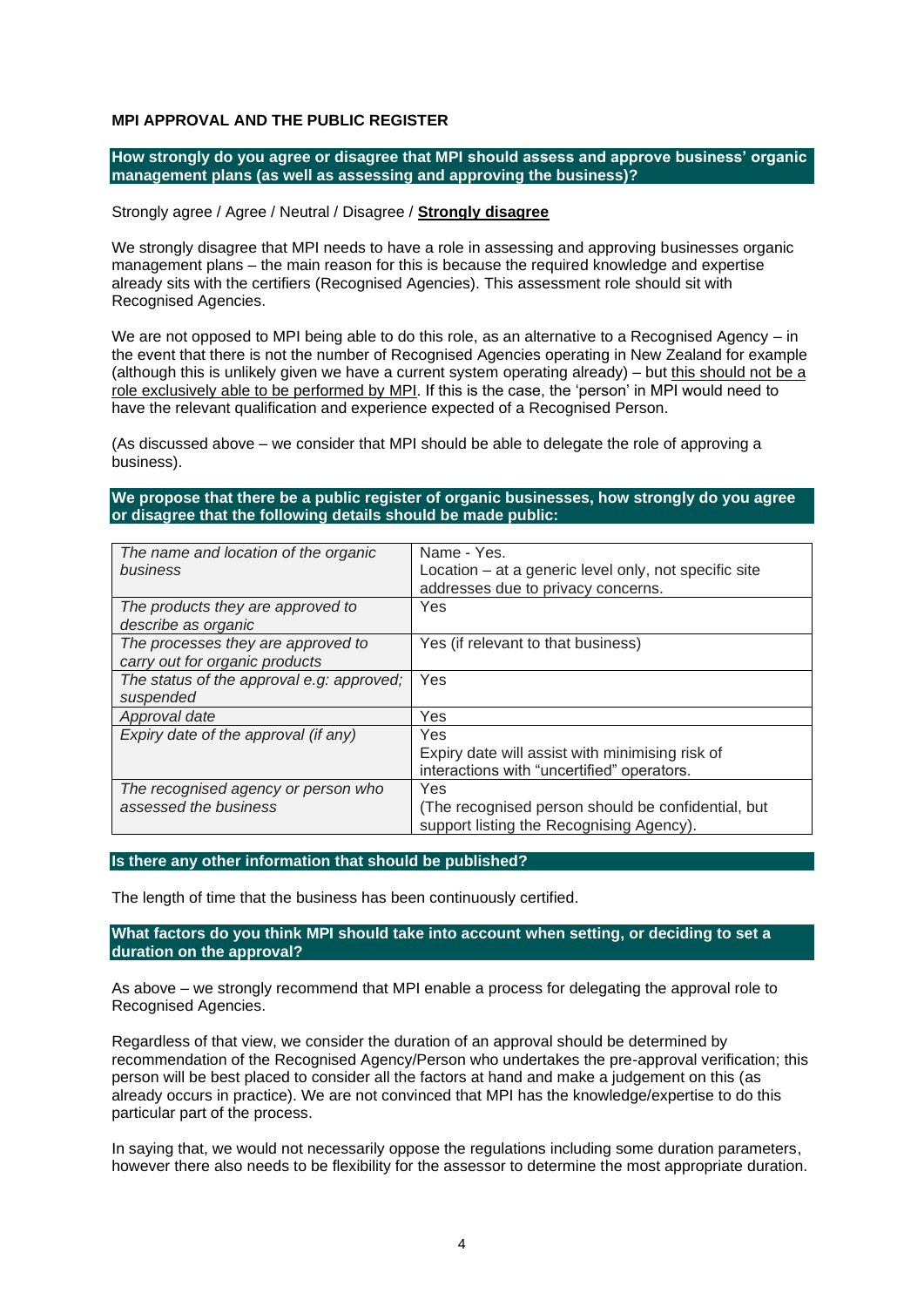# **What should the minimum or maximum duration be?**

Minimum period of 12 months – maximum period of 24 months\*. (\*Note: The RA should have an option for approving a producer/operator for longer than 12 months only after the10 year anniversary of continuous certification without any major non-compliances.)

# **ONGOING VERIFICATION**

**How strongly do you agree or disagree that businesses should be verified on an ongoing basis?**

**Strongly agree** / Agree / Neutral / Disagree / Strongly disagree

We strongly agree there is a need for ongoing verification (and that this be a role performed by Recognised Agencies/Persons)

# **VERIFICATION OUSIDE OF THE REGULAR SCHEDULE**

**How strongly do you agree or disagree with the following statements. Please select one option for each statement.**

| Significant changes to organic management<br>plans should be approved by MPI. | <b>Strongly disagree</b><br>These should be approved by the Recognised<br>Agency (not MPI) otherwise creates double handling |
|-------------------------------------------------------------------------------|------------------------------------------------------------------------------------------------------------------------------|
| Significant incidents should be notified to                                   | Agree                                                                                                                        |
| the recognised agency.                                                        | Notification procedure already exists for BioGro<br>licencee's.                                                              |

## **Do you have any other comments on verification?**

Recognised Agencies currently have the ability to complete random spot audits to assist with maintaining the integrity of the current system. This process needs to be retained.

# **RENEWAL OF APPROVAL**

# **What factors should be considered for whether an approval would expire?**

This process is currently handled by both the recognised agency (e.g., BioGro) and the business. We request more clarification on why existing processes would need to be altered.

**What factors should be considered when determining the renewal frequency (if any)?**

As with duration – we consider that the renewal frequency should be determined by the Recognised Agency/Person.

# **OPTIONS WITHIN INDIVIDUAL BUSINESS VERIFICATION**

**How strongly do you agree or disagree that there should be flexibility within verification?**

**Strongly agree** / Agree / Neutral / Disagree / Strongly disagree

There is a need for flexibility as all operations are different, and subsequently there are different risks/systems/methods of operating etc. However, this needs to be considered in context (i.e it is important what that flexibility entails).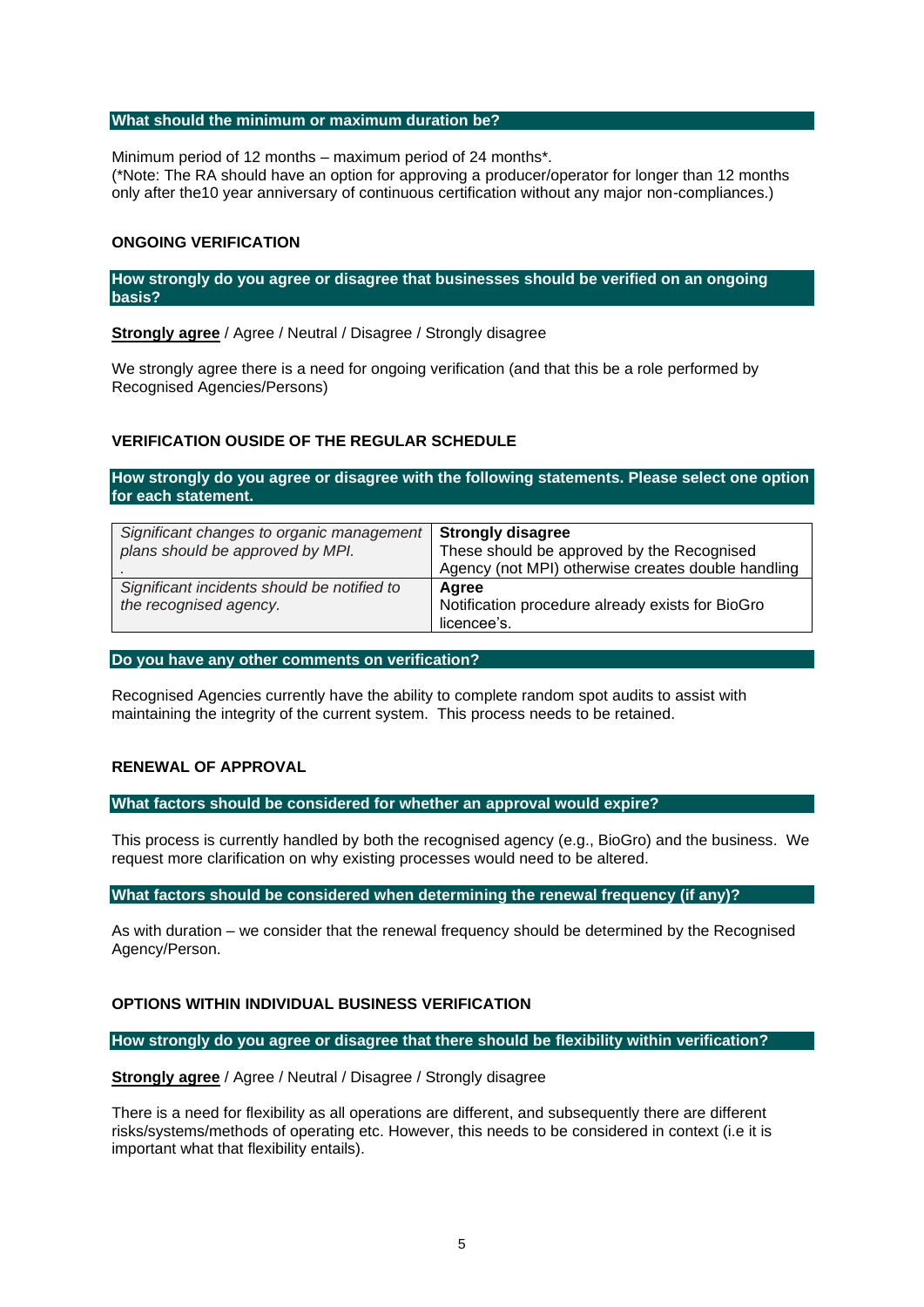#### **Which is your preferred option for verification?:**

We agree prefer option 1A (flexibility in the nature of verification) but disagree that MPI should be making the decisions that determines this for each organic producer.

# **If we progress with our preferred option (1A: fixed frequency, flexible nature), what would be the advantages for your business?**

Certainty, and cost-effective RA's. Businesses/producers will be able to plan their certification responsibilities around other business activities. The RA's will be able to plan out their workload which will enable more efficient usage of resources (leading to lower operational costs).

# **We propose the following risk-based criteria to determine verification frequency or nature. How strongly do you agree or disagree with the proposed criteria:**

This submission strongly agrees that a risk-based criteria is used to determine verification frequency, although disagrees that MPI should be making decisions that determine this for each organic producer (i.e., this should reside with the RA).

# **What other criteria (if any) should be used to determine verification frequency or nature?**

Remote locations, accessibility and practicability, and size/complexity of business.

# **ALTERNATIVE METHODS OF APPROVAL, INCLUDING APPROVAL OF GROUPS OF BUSINESSES**

**How strongly do you agree or disagree that small organic businesses should be allowed to be approved as a group?**

# Strongly agree / **Agree** / Neutral / Disagree / Strongly disagree

We agree there should be a group system in place that allows small organic businesses to be approved as a group, however the system needs to be defined carefully to ensure the national standard is not compromised.

# **How strongly do you agree or disagree with the proposed criteria for group scheme membership?**

# Strongly agree / **Agree** / Neutral / Disagree / Strongly disagree

We agree with the proposal to have a Recognised Agency assess the group to ensure the integrity of the national standard is maintained.

Group certification (or specifically the cost of group certification) will then be one of the considerations that individual members would need to assess at the time that a decision is made to operate with that type of group certification within the organic sector. Consumer confidence must be maintained within the marketplace, and a simple way of achieving that is to use a consistent certification approval model based on Recognised Agency's for all approved producers, manufacturers, retailers, importers, and exporters.

# **What other criteria (if any) should there be for qualifying to be a member of an organics group scheme?**

A group scheme:

- should be for domestic purposes only.
- not applicable for processors, manufacturers, retailers or importers.
- only available for small scale primary producers that are operating within defined parameters.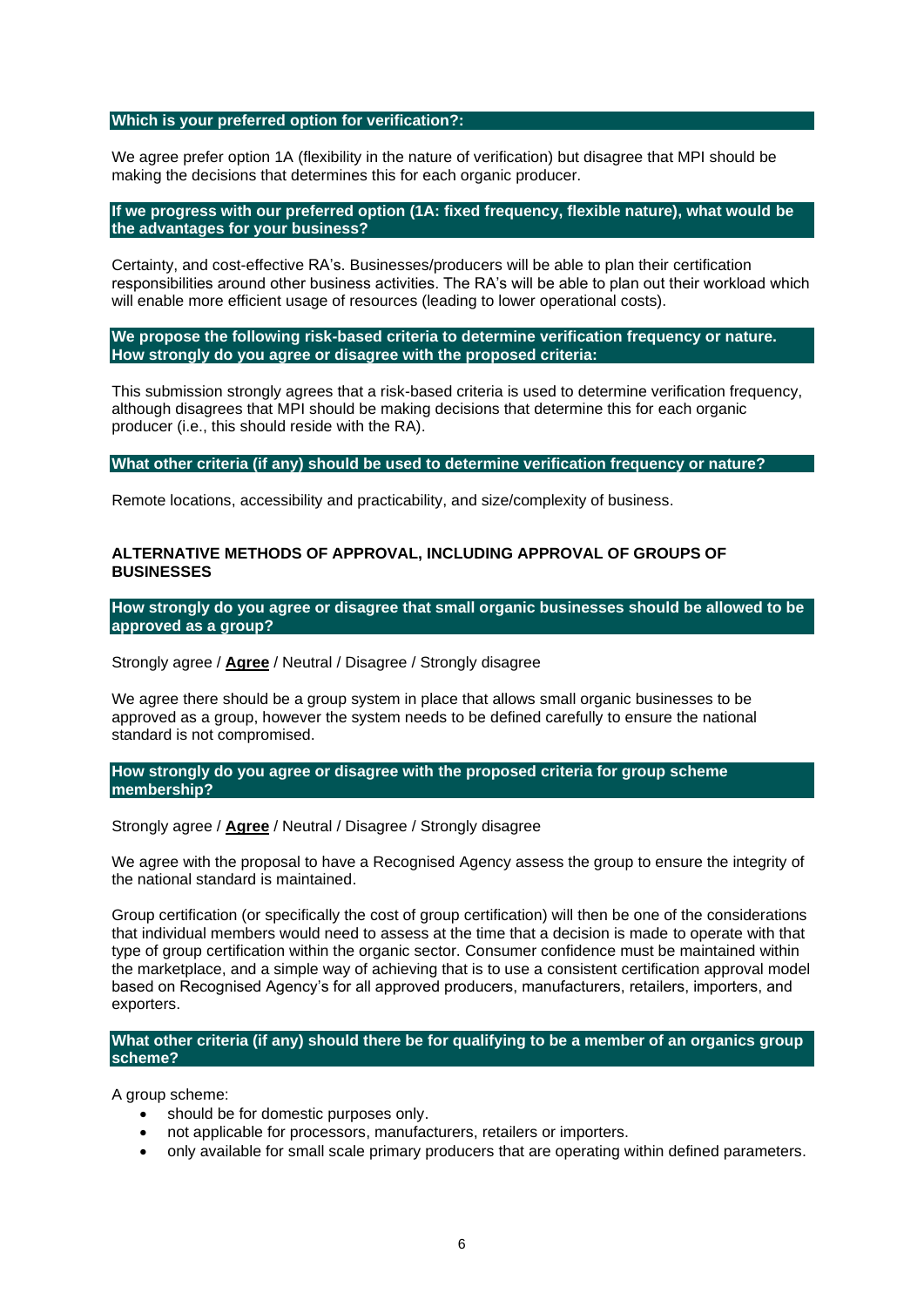The membership criteria in Section 6.5.3 lacks clarity and specificity as to what scale of business can be part of a group scheme. The consultation document refers to 'small businesses' but this is undefined, and we seek clarification on this matter.

**Is there another model for reducing the cost of verification that we should investigate?**

A difficult question, as the costs will always need to be balanced with the inherent need to achieve integrity in the certification model.

**Compared to organic businesses approved individually, how much confidence would you have in organic products that were produced by businesses approved using the group process?**

We consider that if a Recognised Agency has certified the group process in order to meet the requirements of the national standard, then there should not be any material difference in the level of confidence between individual and group operators. Also refer above to response to ("What other criteria (if any) should there be for qualifying to be a member of an organics group ...).

# **IMPORTING ORGANIC PRODUCTS**

**How strongly do you agree or disagree that importers should be verified with the same flexibility as businesses producing and processing organic products domestically?**

Strongly agree / **Agree** / Neutral / Disagree / Strongly disagree

**Do you have any other comments about importing organic products?**

We seek clarification regarding the Trans-Tasman Mutual Agreement and how this would operate in terms of equivalency, to ensure that the integrity of what can be labelled 'organic' is upheld, as understand that Australia have not implemented national organics regulations.

# **EXPORTING ORGANIC PRODUCTS**

**How strongly do you agree or disagree that exporters should be verified with the same flexibility as businesses producing and processing organic products domestically, where the export market allows it?**

Strongly agree / **Agree** / Neutral / Disagree / Strongly disagree

**How strongly do you agree or disagree that regulations should allow businesses exporting from New Zealand to meet overseas market access requirements rather than the New Zealand standard (as long as those products aren't sold as organic in New Zealand)?**

Strongly agree / Agree / Neutral / Disagree / **Strongly disagree**

The businesses should always be required to meet the New Zealand national standard to be certified as organic in New Zealand, otherwise there could be a scenario where a producer was producing to a lower standard than the New Zealand standard.

# **EXEMPTIONS FOR VERY SMALL ORGANIC BUSINESSES SELLING DIRECT TO CONSUMERS**

**How strongly do you agree or disagree with the following proposed criteria for exempting very small businesses from approval. Please select one option for each criteria.**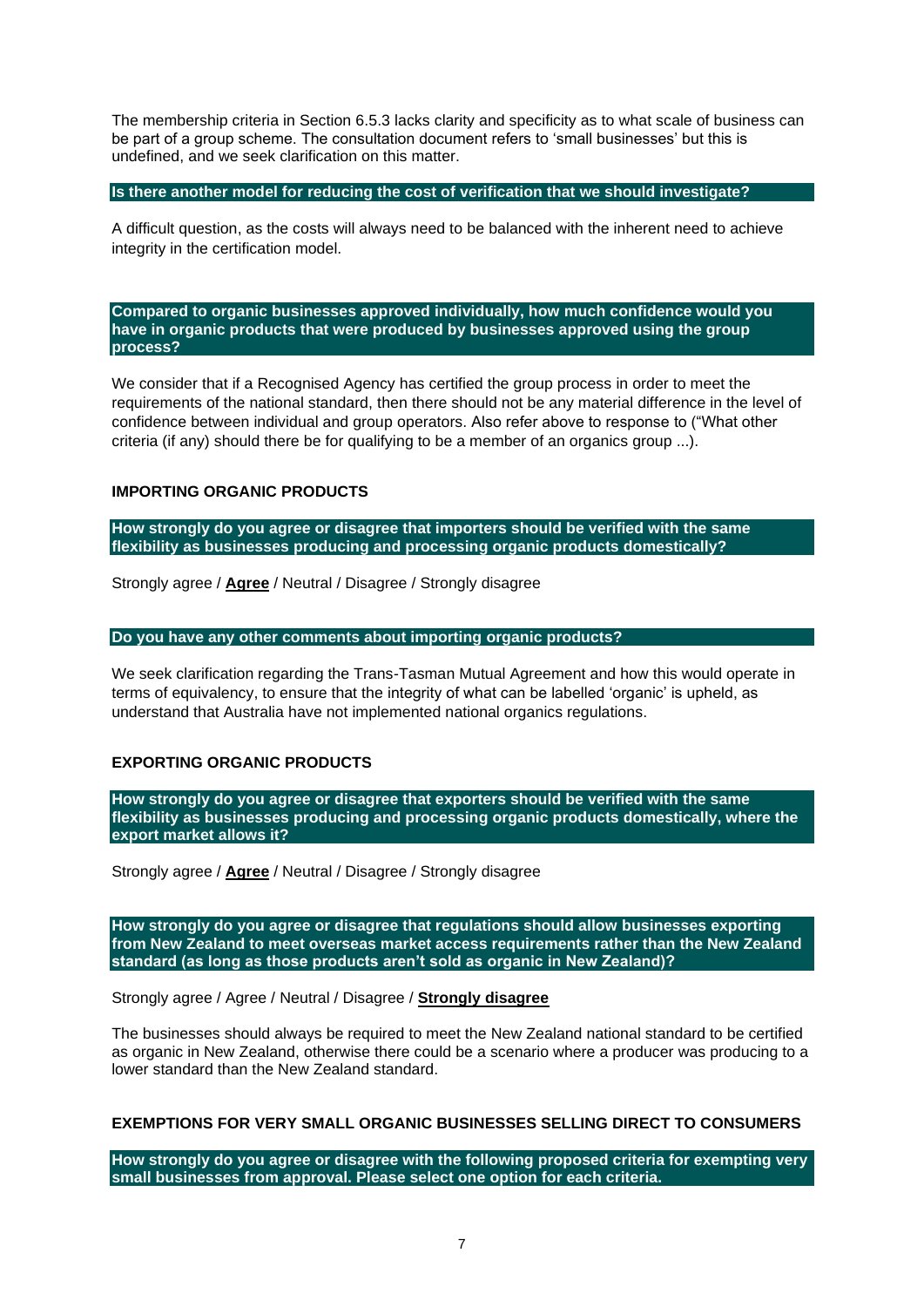| <b>Criteria</b>                                    |                                               |
|----------------------------------------------------|-----------------------------------------------|
| The business must only sell the products that      | Strongly agree / Agree / Neutral / Disagree / |
| they produce or process                            | Strongly disagree                             |
|                                                    |                                               |
| The business must only sell such products          | Strongly agree / Agree / Neutral / Disagree / |
| directly to the final consumer from a single       | Strongly disagree                             |
| physical location (e.g. not through internet sales |                                               |
| or other electronic sales)                         |                                               |
| The business must only use ingredients from        | Strongly agree / Agree / Neutral / Disagree / |
| businesses that are approved (if applicable)       | Strongly disagree                             |
|                                                    |                                               |
| The business must have an annual turnover          | Strongly agree / Agree / Neutral / Disagree / |
| relating to organic production or processing       | Strongly disagree                             |
| which does not exceed \$10,000.                    |                                               |

We also note that there needs to be a clear distinction between 'very small' organic producers who are exempt from the requirements of the Bill (Act) and those who can be part of group approvals.

# **EXCEMPTIONS FOR RETAILERS**

**How strongly do you agree or disagree that retailers who sell bulk organic products or who repackage organic products should be exempt from having a plan, being verified, and being approved? Please explain your view**

Strongly agree / Agree / Neutral / Disagree / **Strongly disagree**

We are concerned that with no approval/verification process there is no ability to check that crosscontamination for example is not occurring. An alternative would be scaling the approval/verification process to match the level of risk. This ties to achieving the purpose of the Bill (which includes increasing consumer confidence in purchasing organic products) and ensuring consumer assurance is maintained.

**What, if any, other groups/classes of businesses do you think should be exempt from any parts of the approval and verification process?**

No – we note there are already some groups which are not captured by the scope of the Bill. We consider that there is a risk of undermining the purpose of the Bill if there are too many groups who are required to meet organic standards, but there is no verification process.

# **COMPETENCY REQUIREMENTS FOR RECOGNISED AGENCIES**

**How strongly do you agree or disagree that recognised agencies should be accredited to either ISO 17020 or 17065 to carry out roles under the organics regime? Please explain your view.**

**Strongly agree** / Agree / Neutral / Disagree / Strongly disagree

Agree with ISO17065, and feel there is less relevance in ISO17020, especially when it is not required internationally.

**How strongly do you agree or disagree that recognised agencies should be able use a 'key technical persons' approach? Please explain your view.**

**Strongly agree** / Agree / Neutral / Disagree / Strongly disagree

**COMPETENCY REQUIREMENTS FOR RECOGNISED PERSONS**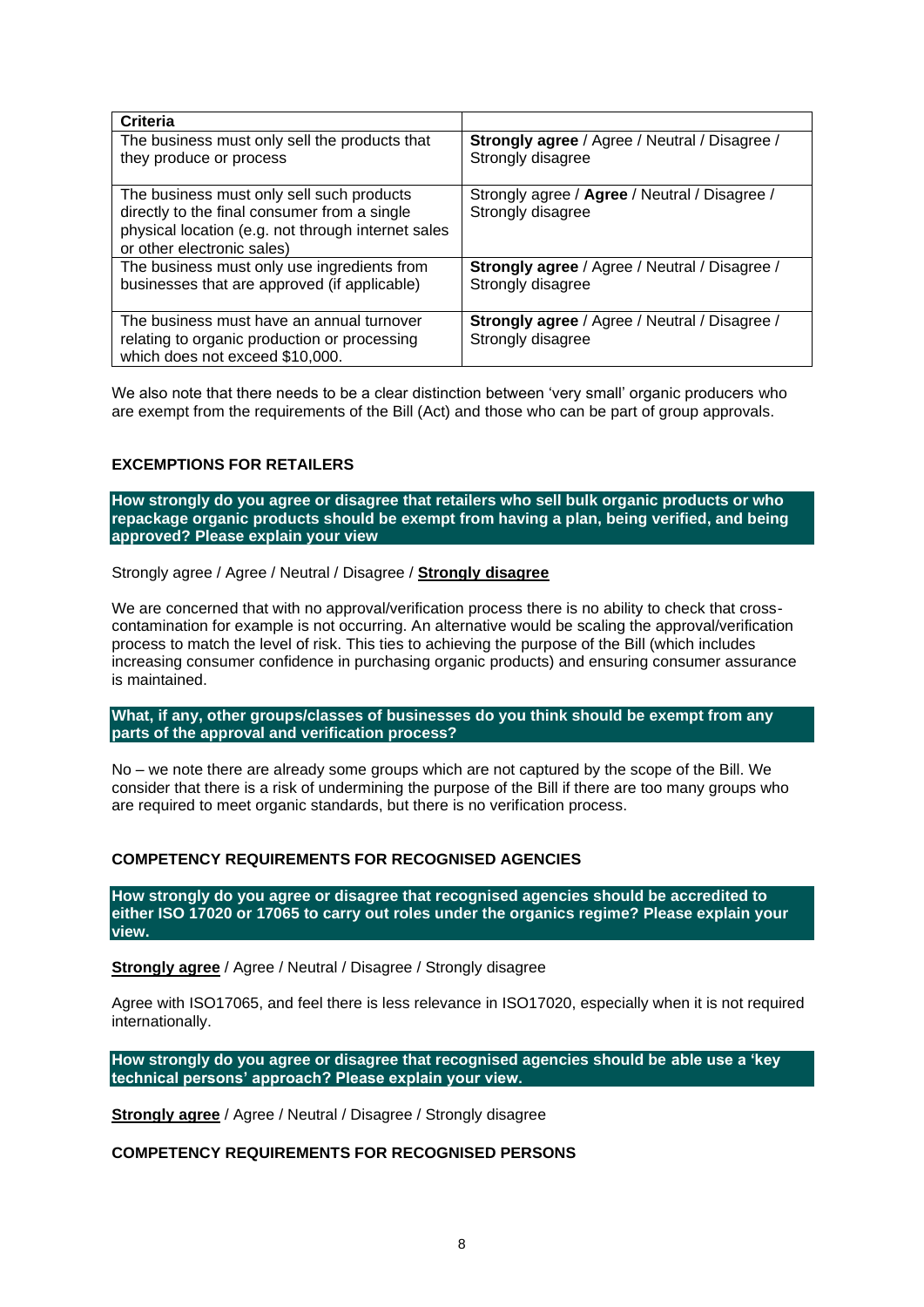## **How strongly do you agree or disagree with the proposed competencies for verifiers and evaluators?**

# Strongly agree / Agree / Neutral / Disagree / **Strongly disagree**

We consider that the focus for MPI should be on the integrity and robustness of the certification processes/systems themselves, and Recognised Agencies appoint assessors and verifiers (as opposed to the specific individuals themselves.

# **INFORMATION SHARING BETWEEN MPI AND RECOGNISED ENTITIES**

**What systems and processes should be in place to ensure organic businesses keep up to date with compliance obligation when switching between recognised entities?** 

We agree that a process in this regard will assist in consumer protection and upholding the purpose of the Bill/Act.

There is a risk that an operator who loses certification due to non-compliancy, then approaching an opposing verifier to obtain certification elsewhere. Regulations could address this by providing guidelines requiring that when an organic producer has had their certification revoked for some reason, that this is disclosed to the new Recognised Agency. There should also be an additional level of rigour in terms of the approval step, as to why the producer is now eligible to be 'organic' to confirm this is for a legitimate reason. A way in which this could be achieved would be by MPI holding a noncompliance list that only the Recognised Agencies can access.

(A similar risk could arise where an operator loses certification and then operates under a different business name).

However, where an organic producer is simply changing Recognised Agencies due to personal preference then the information sharing will not need to be as robust – but simply confirmation of any outstanding non-compliances or other points of note.

# **NATIONAL LOGO**

#### **Would a national logo for organic products be useful to you?**

Yes - a New Zealand organic logo will assist to build consumer confidence, particularly with packaged goods.

**If a national logo was to be developed, who do you think should be allowed to use the logo? (Tick all that apply)**

| Businesses that are approved individually                                          |
|------------------------------------------------------------------------------------|
| Businesses that are approved as a group                                            |
| Importers importing products that meet the New Zealand Standard                    |
| Importers importing products that meet an overseas standard as agreed as part of a |
| trade agreement                                                                    |
| Importers importing products that are produced under an overseas organic regime    |
| deemed equivalent to New Zealand's regime by the New Zealand government            |

We are cautious about applying the New Zealand logo to goods produced outside New Zealand because this may lead to confusion and/or misrepresentation regarding country of origin. Only using the logo for New Zealand produced products enables consumers to more readily identify New Zealand products.

# **MOVING TO A NEW REGIME**

**If you have any concerns about transitioning to a new regime for organics, what are they?**